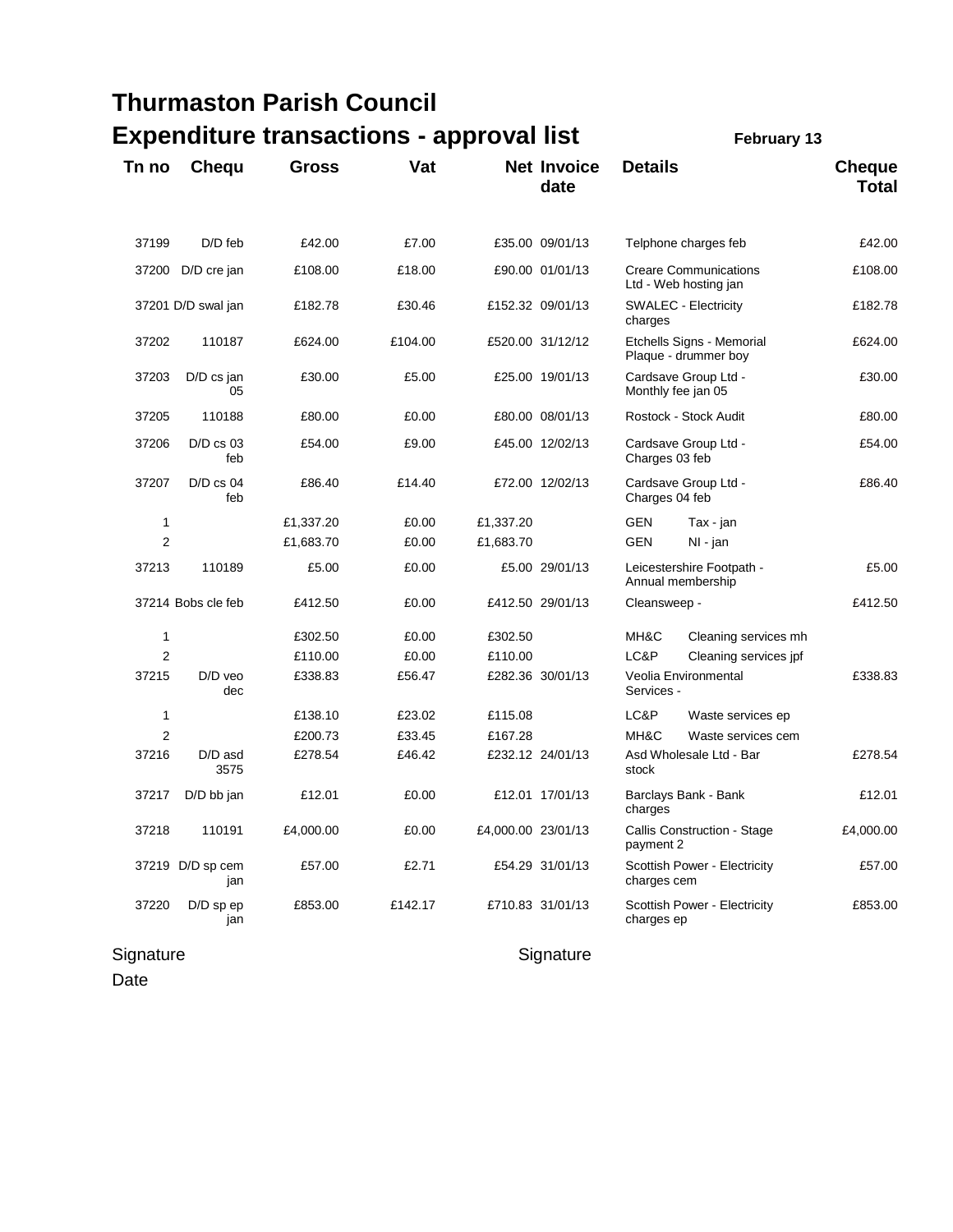|                |                         | <b>Thurmaston Parish Council</b>                |           |                    |                            |                                                          |              |                               |
|----------------|-------------------------|-------------------------------------------------|-----------|--------------------|----------------------------|----------------------------------------------------------|--------------|-------------------------------|
|                |                         | <b>Expenditure transactions - approval list</b> |           |                    |                            |                                                          | February 13  |                               |
| Tn no          | Chequ                   | <b>Gross</b>                                    | Vat       |                    | <b>Net Invoice</b><br>date | <b>Details</b>                                           |              | <b>Cheque</b><br><b>Total</b> |
| 37221          | $D/D$ sp mh<br>jan      | £313.00                                         | £14.90    |                    | £298.10 31/01/13           | Scottish Power - Electricity<br>charges mh               |              | £313.00                       |
| 37222          | 110192                  | £10,560.00                                      | £1,760.00 | £8,800.00 12/01/13 |                            | <b>Morton Electrical - Festive</b><br>lights             | £10,560.00   |                               |
| 37223          | 110193                  | £73.97                                          | £12.33    |                    | £61.64 31/01/13            | Alpha Power Cleaners -<br>Power cable - floor            | £73.97       |                               |
| 37224          | Bobs D/D<br>TT feb      | £297.00                                         | £0.00     |                    | £297.00 29/01/13           | Thurmaston Times -<br>Advertising feb                    | £297.00      |                               |
| 37225          | $D/D$ boc<br>jan        | £39.35                                          | £6.56     |                    | £32.79 31/01/13            | BOC Ltd - Gas for bar                                    | £39.35       |                               |
| 37226          | 110194                  | £3,733.58                                       | £622.26   | £3,111.32 31/01/13 |                            | Bellinger Design -<br>Cemetery plans, grant app          | £3,733.58    |                               |
| 37227          | D/D asd<br>4075         | £188.34                                         | £31.39    |                    | £156.95 31/01/13           | Asd Wholesale Ltd - Bar<br>stock                         |              | £188.34                       |
| 37228          | D/D asd<br>4551         | £425.23                                         | £70.87    |                    | £354.36 07/02/13           | Asd Wholesale Ltd - Bar<br>stock                         |              | £425.23                       |
| 37229          | 110195                  | £30.00                                          | £0.00     |                    | £30.00 30/01/13            | L & RAPLC - Training                                     |              | £30.00                        |
| 37230          | 110196                  | £3,843.33                                       | £640.55   | £3,202.78 30/01/13 |                            | Roshal Space Consultants -<br>Repairs - 3G fencing       |              | £3,843.33                     |
| 37231          | <b>Bobs Rays</b><br>feb | £54.02                                          | £8.38     |                    | £45.64 04/01/13            | Rays Supplies - Bar stock                                |              | £54.02                        |
| 37232          | Bobs vik<br>feb         | £140.45                                         | £18.76    |                    | £121.69 08/01/13           | Viking Direct -                                          |              | £140.45                       |
| 1              |                         | £27.87                                          | £0.00     | £27.87             |                            | LC&P                                                     | Refreshments |                               |
| $\overline{2}$ |                         | £43.01                                          | £7.16     | £35.85             |                            | <b>GEN</b>                                               | Stationery   |                               |
| 3              |                         | £2.26                                           | £0.38     | £1.88              |                            | <b>GEN</b>                                               | Charge       |                               |
| 4              |                         | £3.83                                           | £0.64     | £3.19              |                            | LC&P                                                     | Refreshments |                               |
| 5              |                         | £63.48                                          | £10.58    | £52.90             |                            | <b>GEN</b>                                               | Stationery   |                               |
| 37233          | 110197                  | £82.19                                          | £13.70    |                    | £68.49 08/01/13            | All Purpose Cleaning<br>Supplies - Cleaning<br>materials |              | £82.19                        |
| 37234          | 110198                  | £141.91                                         | £23.65    |                    | £118.26 15/01/13           | Melpass Limited - Cleaning<br>Products                   |              | £141.91                       |

Signature Signature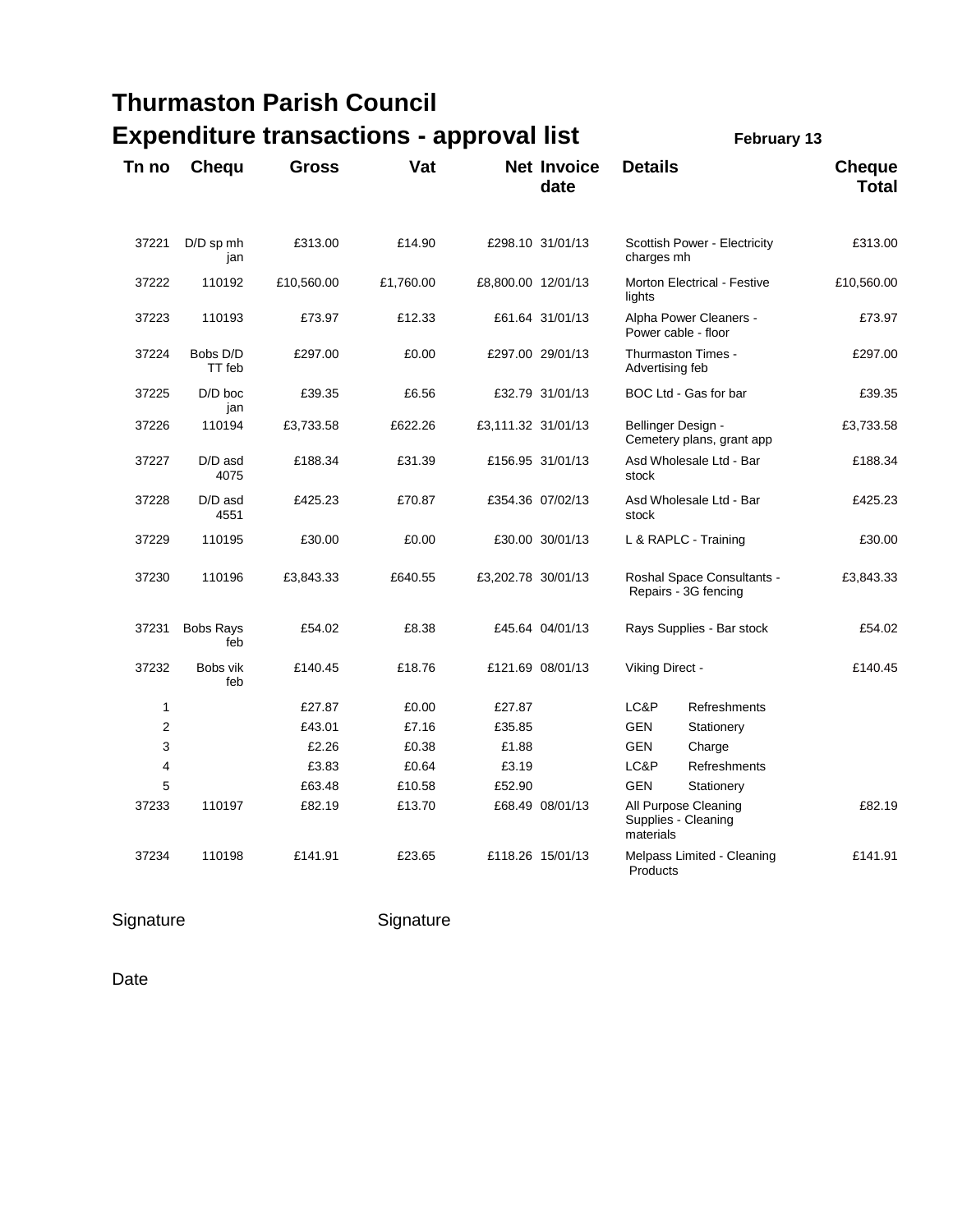## **Thurmaston Parish Council**

|       |                          | <b>Expenditure transactions - approval list</b> |          |                     |                            |                                                   | February 13             |                               |
|-------|--------------------------|-------------------------------------------------|----------|---------------------|----------------------------|---------------------------------------------------|-------------------------|-------------------------------|
| Tn no | <b>Chequ</b>             | <b>Gross</b>                                    | Vat      |                     | <b>Net Invoice</b><br>date | <b>Details</b>                                    |                         | <b>Cheque</b><br><b>Total</b> |
|       | 37235 Bobs esp feb       | £233.18                                         | £38.87   |                     | £194.31 15/01/13           | Espo-                                             |                         | £233.18                       |
| 1     |                          | £73.66                                          | £12.28   | £61.38              |                            | LC&P                                              | Light bulbs             |                               |
| 2     |                          | £34.56                                          | £5.76    | £28.80              |                            | GEN                                               | Stationery              |                               |
| 3     |                          | £8.76                                           | £1.46    | £7.30               |                            | <b>GEN</b>                                        | Stationery              |                               |
| 4     |                          | £12.54                                          | £2.09    | £10.45              |                            | LC&P                                              | Equipment               |                               |
| 5     |                          | £29.11                                          | £4.85    | £24.26              |                            | LC&P                                              | Cleaning materials      |                               |
| 6     |                          | £18.00                                          | £3.00    | £15.00              |                            | LC&P                                              | Maintenance materials   |                               |
| 7     |                          | £56.55                                          | £9.43    | £47.12              |                            | LC&P                                              | Cleaning materials      |                               |
| 37236 | 110199                   | £229.99                                         | £18.08   |                     | £211.91 08/02/13           | Petty Cash -                                      |                         | £229.99                       |
| 1     |                          | £6.65                                           | £0.00    | £6.65               |                            | GEN                                               | Postage                 |                               |
| 2     |                          | £54.09                                          | £0.00    | £54.09              |                            | LC&P                                              | Refreshments            |                               |
| 3     |                          | £9.93                                           | £0.65    | £9.28               |                            | LC&P                                              | Cleaning products       |                               |
| 4     |                          | £39.98                                          | £6.66    | £33.32              |                            | MH&C                                              | Petrol for machinery    |                               |
| 5     |                          | £9.95                                           | £0.00    | £9.95               |                            | LC&P                                              | Maintenance             |                               |
| 6     |                          | £20.00                                          | £0.00    | £20.00              |                            | <b>GEN</b>                                        | Telephone DH            |                               |
| 7     |                          | £84.59                                          | £10.77   | £73.82              |                            | LC&P                                              | Maintenance             |                               |
| 8     |                          | £4.80                                           | £0.00    | £4.80               |                            | GEN                                               | Stationery              |                               |
| 37237 | 110200                   | £60.00                                          | £0.00    |                     | £60.00 08/02/13            | cleaning                                          | Rite Clean Ltd - Window | £60.00                        |
| 37238 | 110201                   | £186.29                                         | £31.05   |                     | £155.24 23/01/13           | Bradbury Flooring -<br>Entrance matting main hall |                         | £186.29                       |
| 37239 | D/D sp feb<br>cem        | £57.00                                          | £2.71    |                     | £54.29 03/02/13            | Scottish Power - Electricity<br>charges cem       |                         | £57.00                        |
| 37240 | D/D sp feb<br>ep         | £853.00                                         | £142.17  |                     | £710.83 03/02/13           | Scottish Power - Electricity<br>charges ep        |                         | £853.00                       |
| 37241 | D/D sp feb<br>mh         | £313.00                                         | £14.90   |                     | £298.10 03/02/13           | Scottish Power - Electricity<br>charges mh        |                         | £313.00                       |
| 37242 | $D/D$ asd<br>4129 cred   | $-£18.91$                                       | $-£3.15$ |                     | -£15.76 31/01/13           | Asd Wholesale Ltd - Credit<br>note 344129         |                         | $-£18.91$                     |
| 37243 | D/D cs jan<br>ep         | £15.00                                          | £0.00    |                     | £15.00 31/01/13            | Cardsave Group Ltd -<br>Charges ep office         |                         | £15.00                        |
| 37244 | $D/D$ cs jan<br>bar      | £15.00                                          | £0.00    |                     | £15.00 31/01/13            | Cardsave Group Ltd -<br>Charges bar               |                         | £15.00                        |
| 37245 | <b>Bobs</b><br>wages feb | £13,082.60                                      | £0.00    | £13,082.60 11/02/13 |                            | Staff - costs                                     |                         | £18,496.82                    |
| 37246 | Bobs sgm<br>jan          | £1,816.00                                       | £302.66  | £1,513.34 31/01/13  |                            | Sports Ground<br>Maintenance & Machinery          |                         | £1,816.00                     |
| 1     |                          | £935.00                                         | £155.83  | £779.17             |                            | LC&P                                              | Grounds maintenance pks |                               |
| 2     |                          | £881.00                                         | £146.83  | £734.17             |                            | LC&P                                              | Grounds maintenance jpf |                               |

Signature Signature Signature